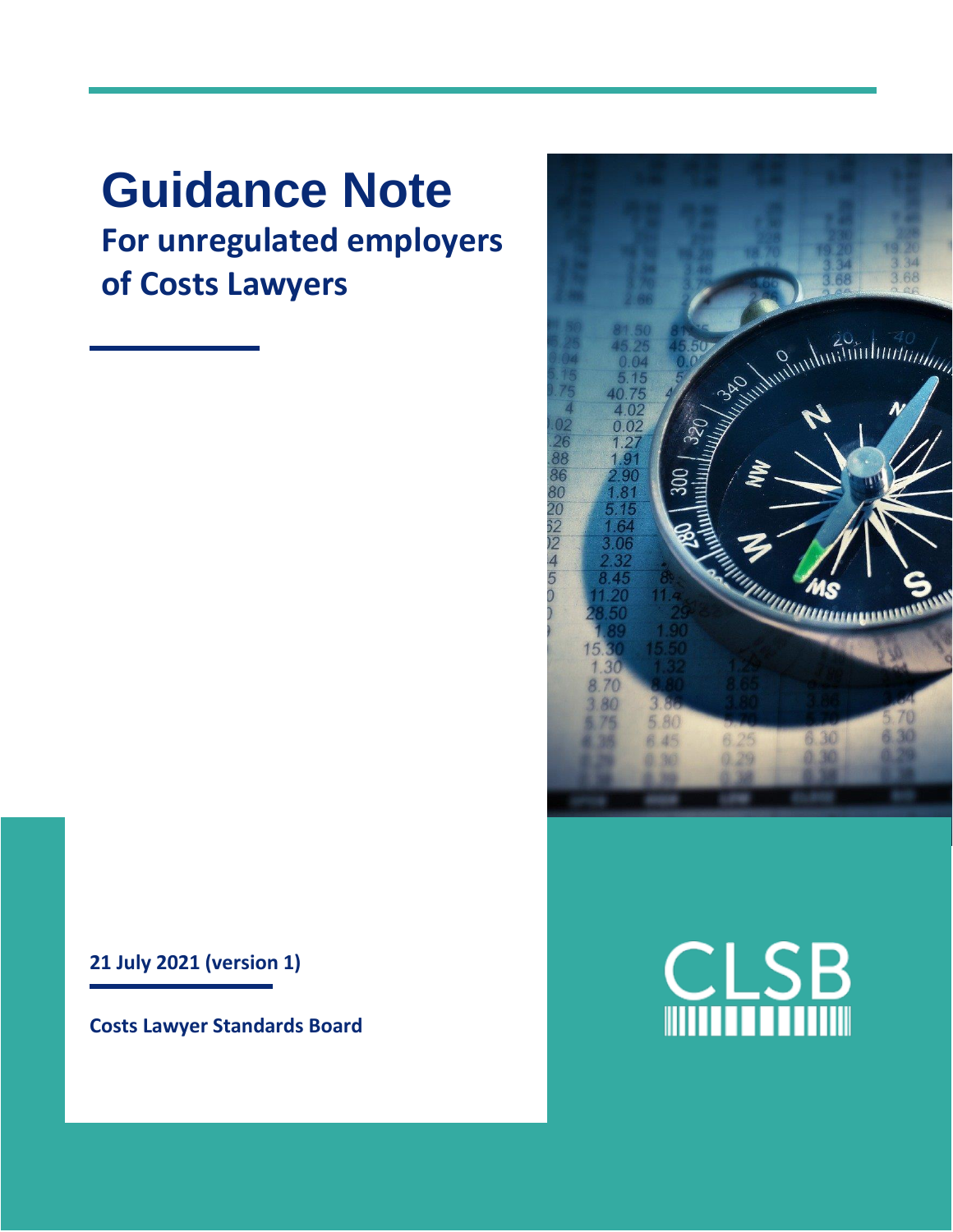## **Who is this guidance for?**

- 1. You should read this guidance if you have responsibility for a business that:
	- employs Costs Lawyers or has officers (such as partners or directors) who are Costs Lawyers; and
	- is not authorised by a regulator (such as the Solicitors Regulation Authority) under the Legal Services Act 2007 (LSA).

We refer to such businesses as "unregulated employers" because they are not regulated specifically under the LSA, although they are likely to be regulated in other ways, not least under general consumer protection legislation.

- 2. Many Costs Lawyers have established partnerships, limited liability partnerships, limited companies or other vehicles through which they work. Because the CLSB only regulates individuals and not organisations, these too are "unregulated employers".
- 3. This guidance is advisory; the CLSB has no direct regulatory reach over unregulated employers. However, the more control a Costs Lawyer has over their unregulated employer (for example, if they are a director or partner) the more we will hold that Costs Lawyer responsible for ensuring that the unregulated employer puts in place procedures that enable Costs Lawyers who work for the business to comply with the Code of Conduct and their other regulatory obligations.
- 4. Of course, a Costs Lawyer will always remain liable for their personal conduct within an unregulated employer. Where the practices or arrangements of an unregulated employer conflict with the regulatory obligations of a Costs Lawyer, then if the Costs Lawyer is unable to resolve that conflict it is likely that they will need to leave their employment.
- 5. It is therefore very important that you understand the professional obligations to which a Costs Lawyer is subject. Employers should not create an environment where a Costs Lawyer cannot comply with their obligations and should not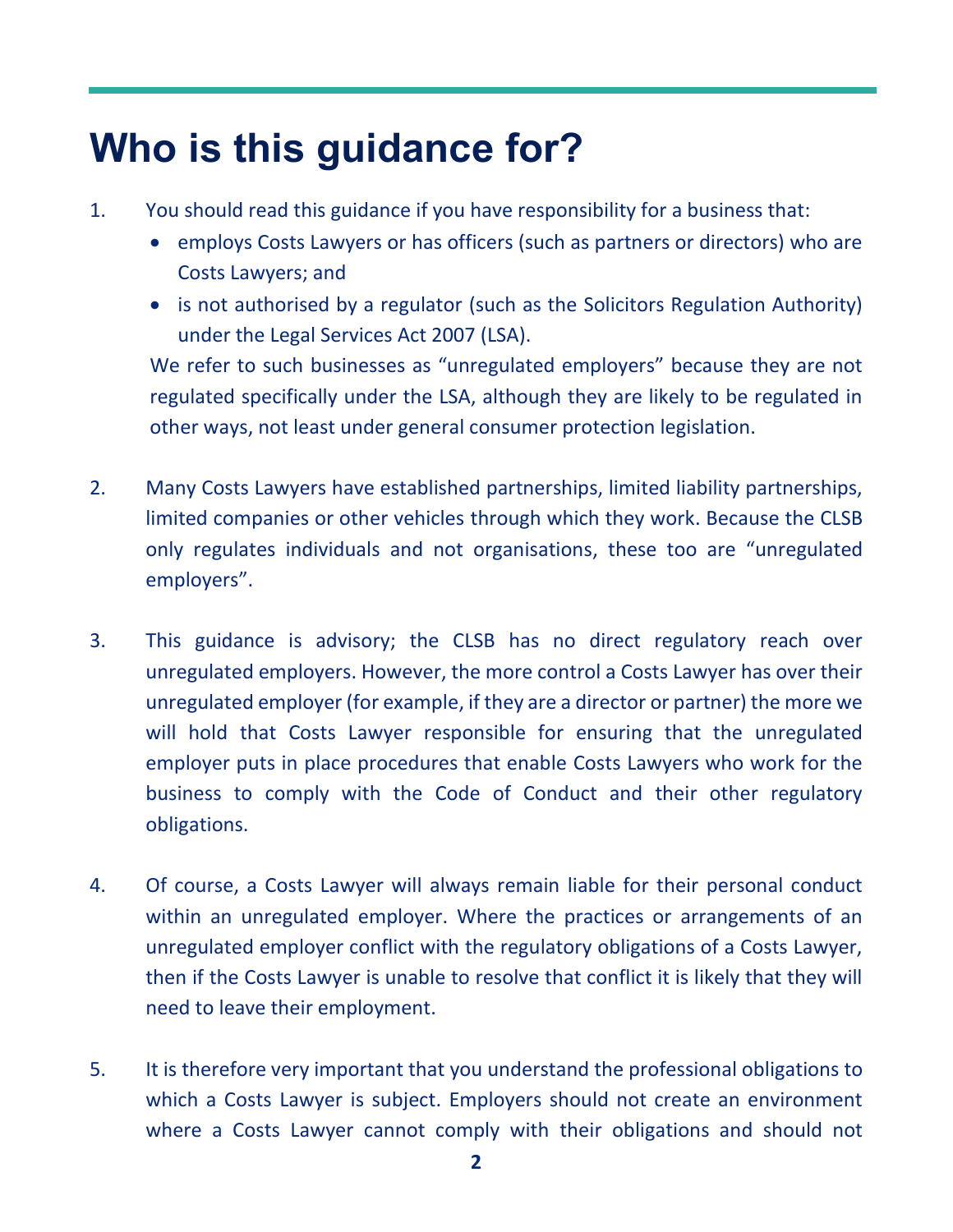penalise a Costs Lawyer for complying with them. Contracts of employment should reflect the Costs Lawyers' professional obligations.

6. There is more detailed guidance on what many of these issues mean for Costs Lawyers in the rules and guidance set out in the [Costs Lawyer](https://clsb.info/for-costs-lawyers/costs-lawyer-handbook/) Handbook.

### **Reserved legal activities**

- 7. Under the LSA, certain legal activities are reserved to authorised persons, meaning that only qualified, regulated practitioners – such as Costs Lawyers – can undertake those activities.
- 8. Costs Lawyers are authorised to carry out the following reserved legal activities in unauthorised businesses:
	- conducting litigation in relation to costs;
	- appearing before and addressing a court (exercising a right of audience) in proceedings or on issues that relate to costs;
	- administering oaths.

See our [Guidance Note](https://clsb.info/for-costs-lawyers/costs-lawyer-handbook/) on reserved legal activity rights for more information.

- 9. The above reserved legal activities can be undertaken by a Costs Lawyer for the benefit of their unregulated employer. For example, a Costs Lawyer might work in a bank and conduct costs litigation on behalf of that bank. This is generally referred to as being an "in-house" Costs Lawyer, and the unregulated employer will be regarded as the Costs Lawyer's client for regulatory purposes. Alternatively, a Costs Lawyer can carry out the above reserved legal activities directly to or for the unregulated employer's external clients.
- 10. Costs Lawyers cannot delegate their right to carry on reserved legal activities to non-authorised members of staff, such as costs draftsmen. It is an offence under the LSA for anyone who is not authorised or not an exempt person (under Schedule 3 of the LSA) to carry on a reserved legal activity.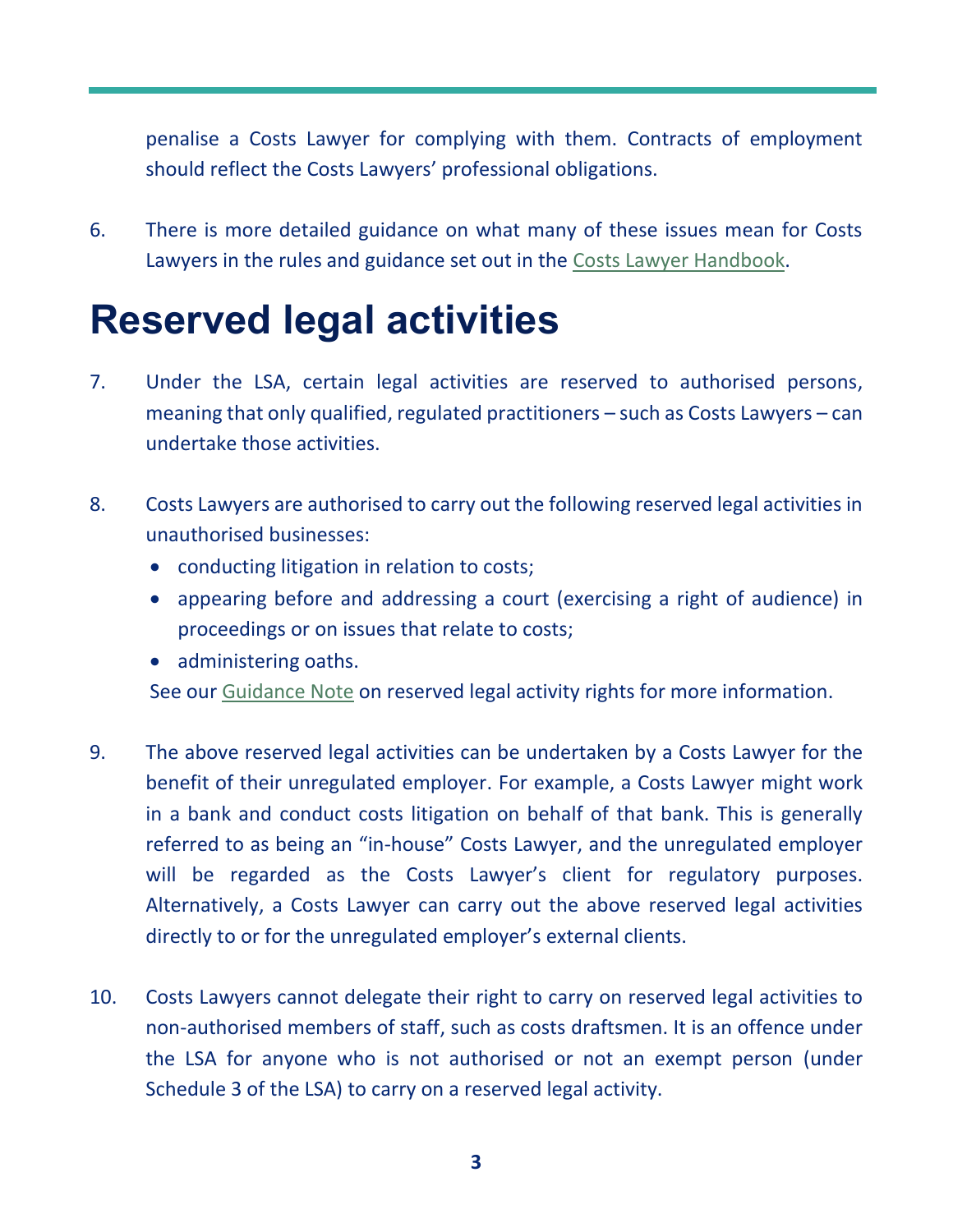- 11. However, Costs Lawyers may, for example, bring a non-authorised person with them to court to take notes, and courts may also allow non-authorised persons to address them in certain hearings.
- 12. Costs Lawyers may also delegate ancillary tasks (such as preparing a draft of a document) to non-authorised persons, providing it is the Costs Lawyer who is conducting any litigation and, for example, approving and signing any documentation filed with the court.
- 13. A Costs Lawyer who chooses to delegate a task to a colleague remains responsible for regulatory compliance and for client outcomes. The Costs Lawyer must therefore retain proper oversight of the matter and supervise their colleague appropriately. This includes ensuring that:
	- delegated tasks are carried out in accordance with the CLSB's regulatory arrangements;
	- the client understands in advance that the task will be delegated to a person who is not an authorised Costs Lawyer;
	- the delegation complies with the Costs Lawyer Code of Conduct, in particular that delegating the task is in the client's best interests; and
	- the insurance policy upon which the Costs Lawyer relies extends to cover the outcome of any delegated tasks.

### **Some core obligations**

14. Costs Lawyers are obliged to follow the seven principles of professional conduct set out in the [Code of Conduct.](https://clsb.info/for-costs-lawyers/costs-lawyer-handbook/) They must:

Principle 1: Act with integrity and professionalism. Principle 2: Comply with their duty to the court in the administration of justice. Principle 3: Act in the best interests of their client. Principle 4: Provide a good quality of work and service to each client. Principle 5: Deal with the regulators and the Legal Ombudsman (LeO) in an open and co-operative way.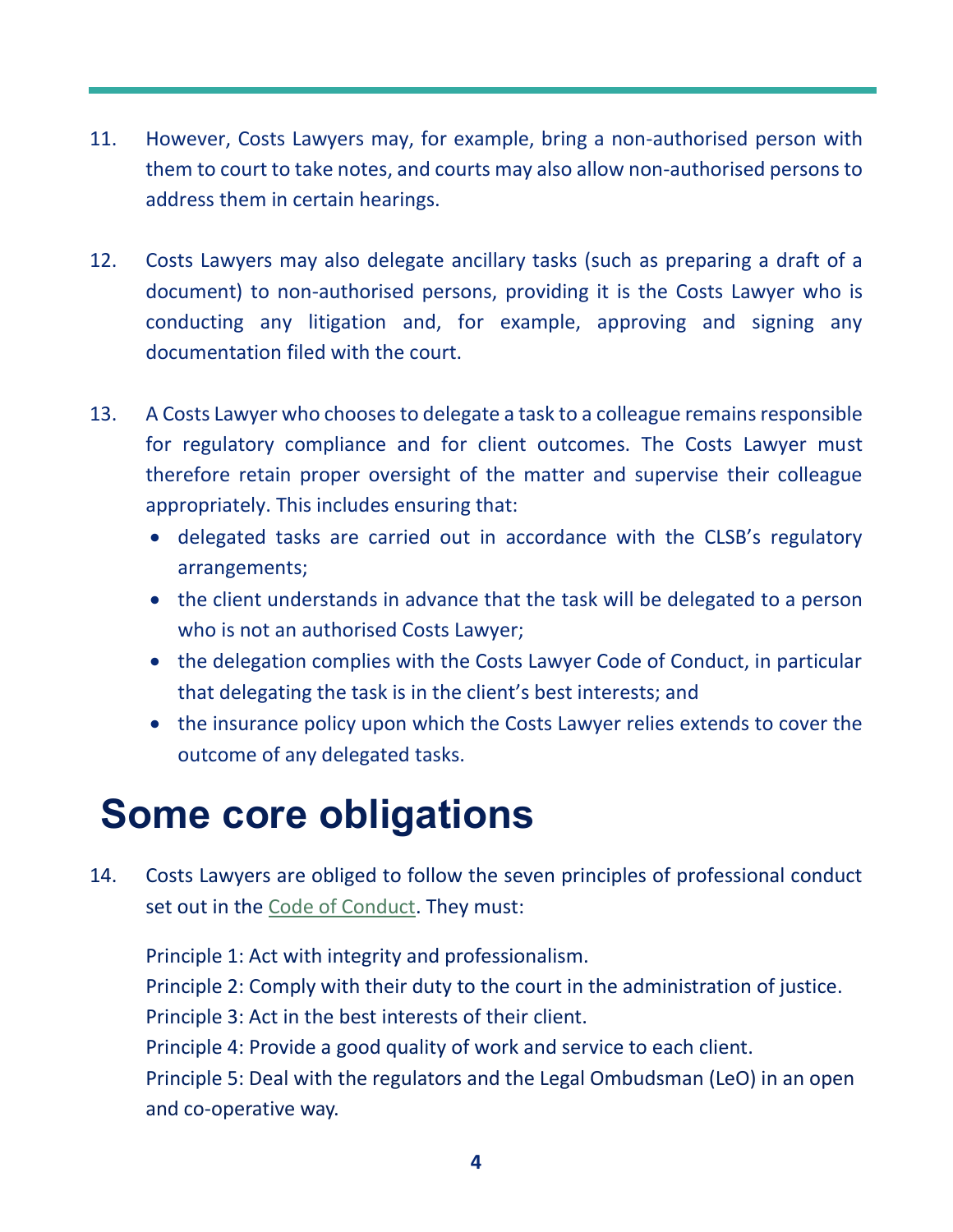Principle 6: Treat everyone with dignity and respect. Principle 7: Keep their work on behalf of their clients confidential.

- 15. Under Principle 2, a Costs Lawyer's duty to the court means that (amongst other things) Costs Lawyers cannot mislead the court, or knowingly allow their clients or their employer to do so, even inadvertently.
- 16. Under Principle 5, Costs Lawyers have duties of disclosure to the CLSB. As an employer, you should be aware that Costs Lawyers might need to disclose matters relating to your work or business to us if they relate to compliance with our regulatory rules. Your contracts with Costs Lawyers should not prohibit disclosure by them of information in accordance with their professional obligations. Costs Lawyers also have duties of disclosure to LeO; these are dealt with below (see "Complaints about a Costs Lawyer").
- 17. Costs Lawyers are also required, under our Practising Rules and Continuing Professional Development (CPD) Rules in the [Costs Lawyer Handbook,](https://clsb.info/for-costs-lawyers/costs-lawyer-handbook/) to maintain their knowledge and undertake ongoing training to ensure they remain competent to fulfil their role. As an employer, you should provide Costs Lawyers with the time and opportunity to maintain and build on their professional skills. While you are not obliged to pay for a Costs Lawyer's CPD training, you should keep in mind the benefits to your organisation and your clients of Costs Lawyers having access to high quality, relevant learning activities. You can read more about Costs Lawyers' CPD obligations in our [Guidance Note](https://clsb.info/for-costs-lawyers/costs-lawyer-handbook/) on CPD.

### **Supervision**

18. You should have an effective system of supervision in place within your organisation to help ensure that Costs Lawyers meet their own regulatory obligations when they are carrying out work, and that Costs Lawyers themselves supervise staff appropriately, as explained at paragraph 13 above.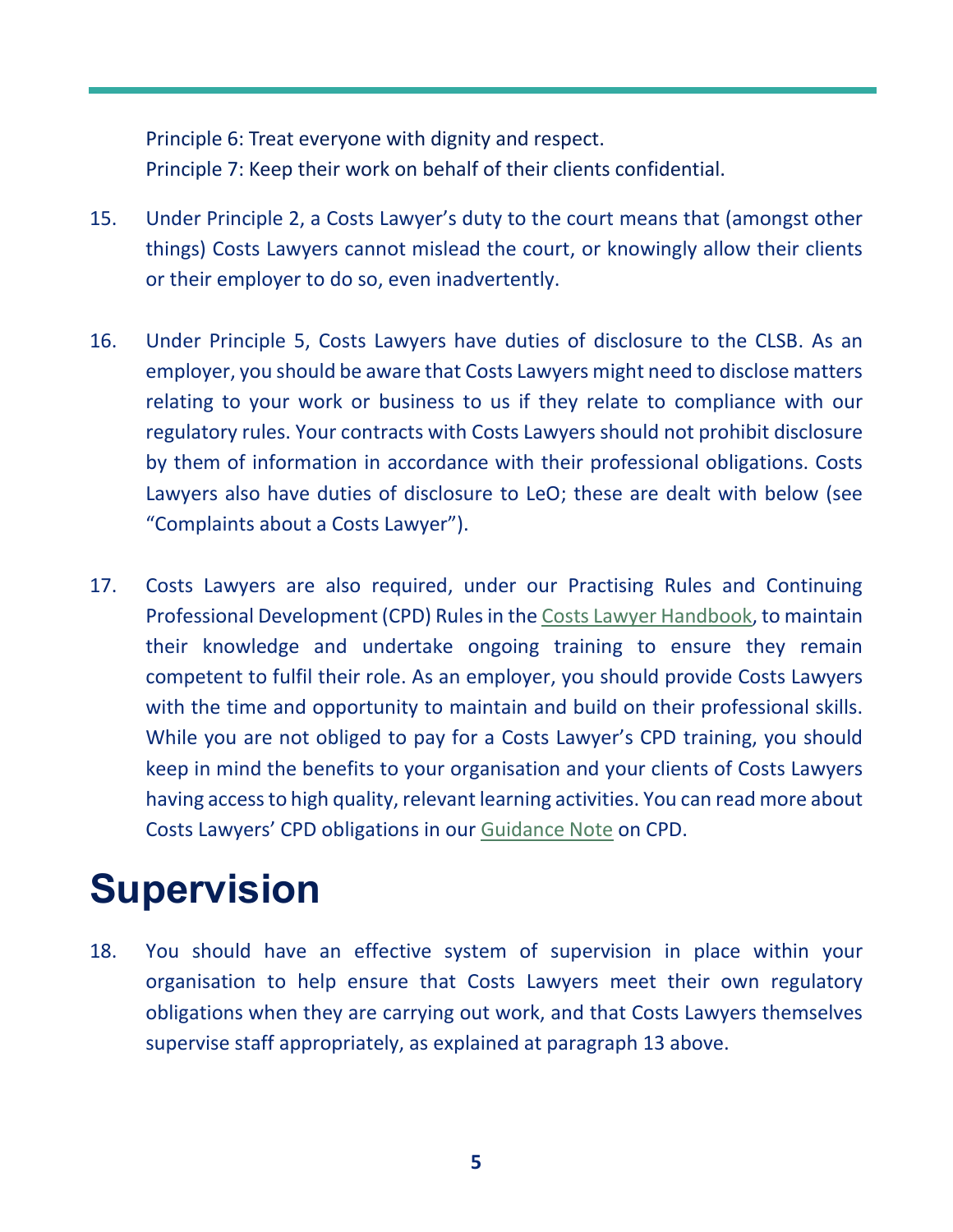19. An effective system of supervision is even more important if a large proportion of your staff are working at home for some or all of the time. This will include maintaining regular contact and checking work online where possible.

# **Requirements when the Costs Lawyer is providing services to external clients**

20. When the Costs Lawyer is not purely "in-house", and is providing services to or for external clients, then there are additional obligations and considerations to take into account.

#### Professional indemnity insurance

- 21. Costs Lawyers are required to have professional indemnity insurance (PII) to cover claims against them for negligence.
- 22. [Practising Rule](https://clsb.info/for-costs-lawyers/costs-lawyer-handbook/) 9 provides that they must:
	- have PII cover at a minimum level of £100,000 (for any one claim), to include loss of documents; and
	- on an ongoing basis, assess all financial risk associated with their work and ensure they have PII in excess of the minimum at a level commensurate with that risk.
- 23. The insurance policy will normally be in the name of the organisation. As an employer you should make sure that the policy meets the above conditions and covers all work undertaken by the Costs Lawyer, including any delegated work for which the Costs Lawyer is responsible. This will include a regular review of the financial risks to be insured – something that a prudent business will do in any event.

#### Client money

24. Costs Lawyers are not allowed to hold client money, pursuant to Principle 3.6 in the Code of Conduct. So, if as an unregulated employer you do hold money that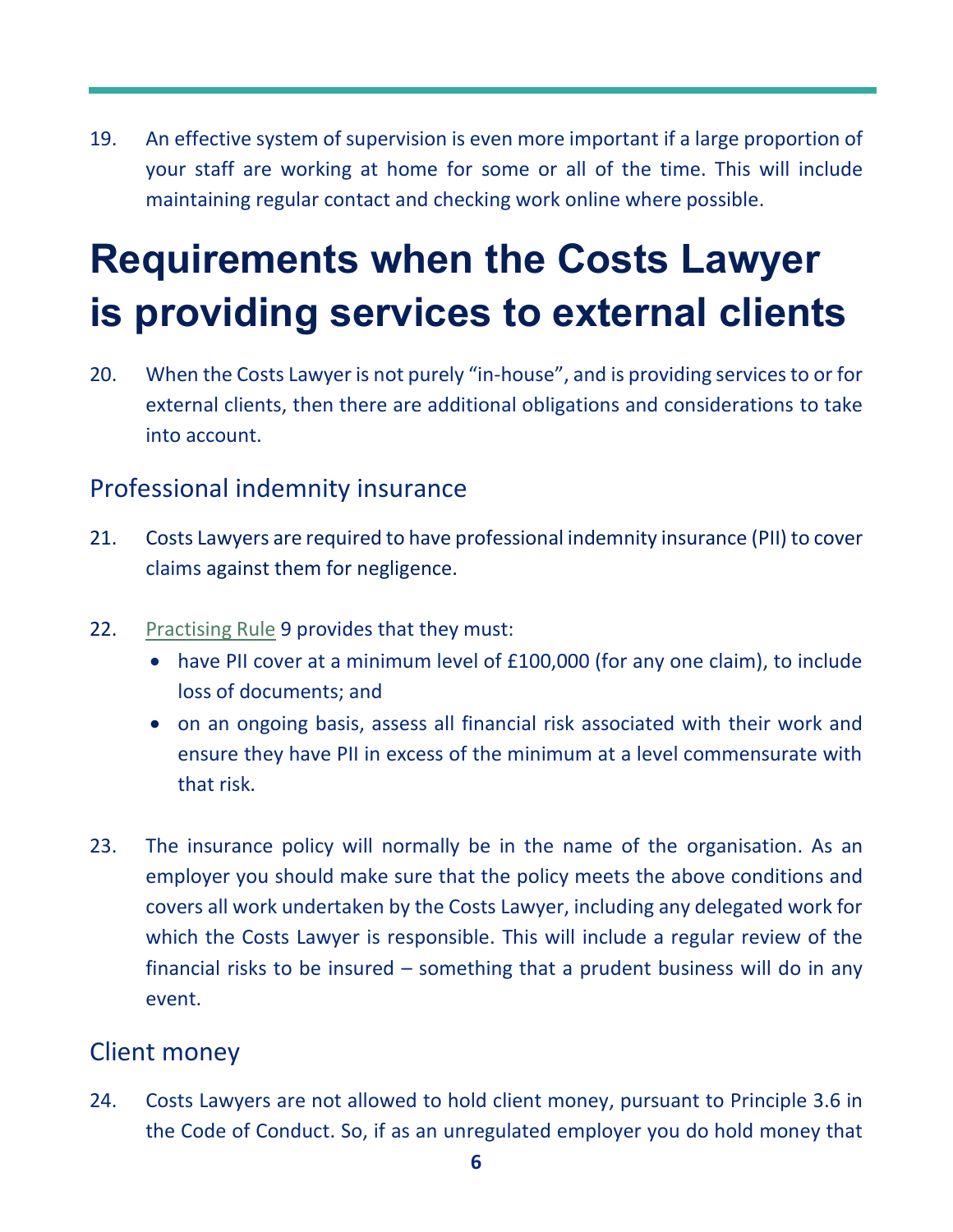belongs to your clients, the relevant account should not be in a Costs Lawyer's name.

- 25. By client money we mean, for example, money:
	- from an opponent in contentious proceedings, to satisfy a costs award made in the client's favour;
	- from your client to satisfy a costs award made against that client; or
	- money paid in advance on account of charges for your services or disbursements such as court fees.
- 26. Costs Lawyers can however receive payment in their own name from clients in settlement of an invoice for services or for disbursements already incurred. They can also make use of a Third Party Managed Account (TPMA), whereby a reputable financial institution handles the client's money in a pre-agreed way.
- 27. Where an unregulated employer has its own legal identity (usually a limited company or LLP), then if any client money is held by that body it will not be held by the employed Costs Lawyer. In such cases, the prohibition in Principle 3.6 is not directly relevant. However, Costs Lawyers who work under this kind of arrangement still need to uphold their professional obligations, which will include safeguarding clients' money where relevant. See our [Guidance Note](https://clsb.info/for-costs-lawyers/costs-lawyer-handbook/) on handling client money for further information.

#### Complaints about a Costs Lawyer

- 28. Under the Code of Conduct, a Costs Lawyer must provide for an effective complaints procedure which is simple and transparent, ensures that a complaint can be made by any reasonable means, and takes into account the individual needs of clients (in particular the needs of vulnerable clients).
- 29. They must ensure that complaints are dealt with promptly (within a maximum eight-week period from date of receipt) openly and fairly, and that appropriate provisions for redress exist.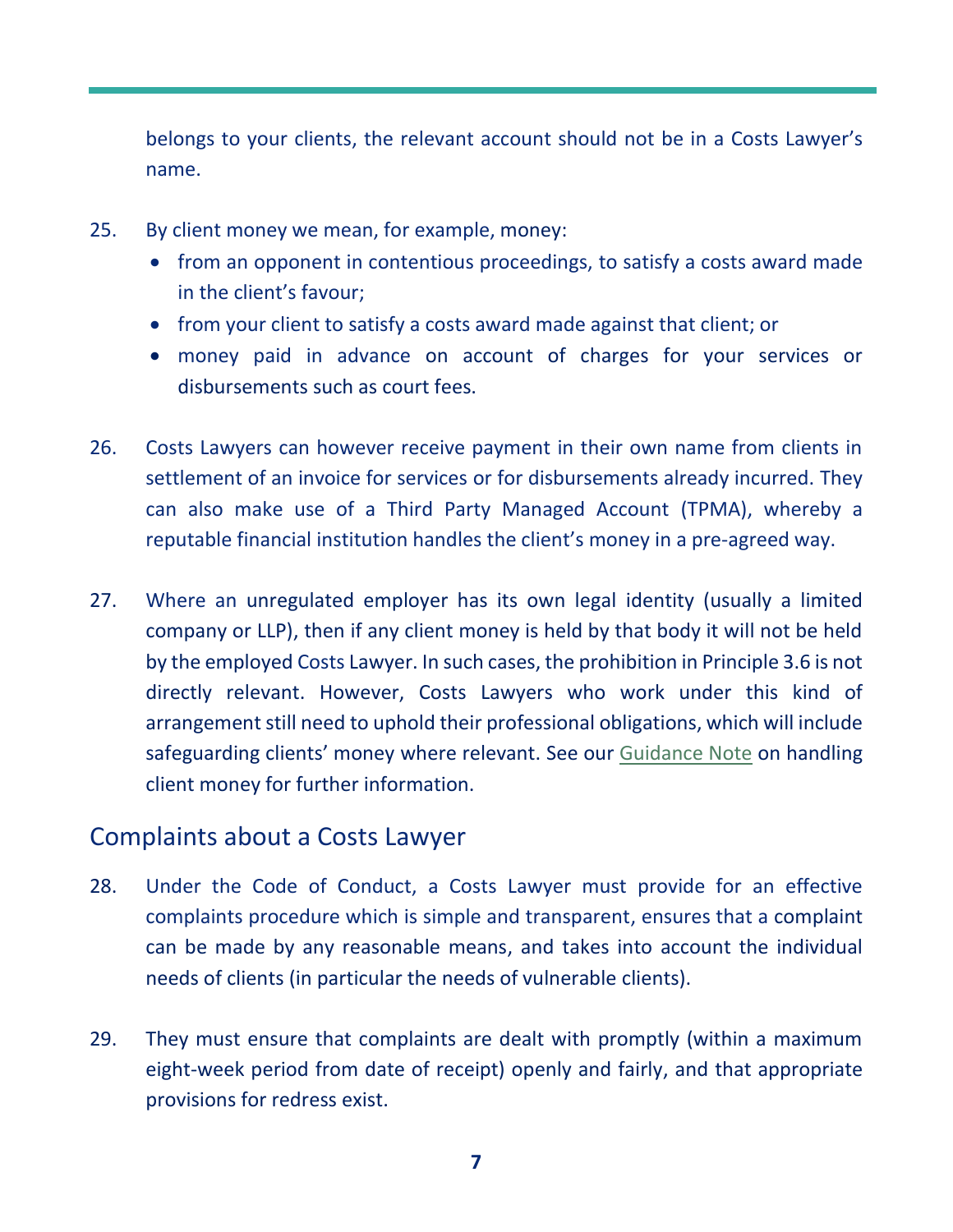- 30. If a complaint is not resolved to the satisfaction of the complainant, or is not resolved within eight weeks, individual clients have the right to take a complaint about the standard of service provided by the Costs Lawyer to [LeO.](https://www.legalombudsman.org.uk/) Complaints about a Costs Lawyer's professional conduct can also be considered by the CLSB. The Costs Lawyer must tell clients about the right to escalate a complaint to LeO or the CLSB both at the time of engagement and when any complaint is made, and provide contact details for those organisations.
- 31. If LeO upholds a complaint it has a range of options available to it, including ordering a Costs Lawyer to reduce a bill or to pay compensation. As well as looking at the substance of the complaint, LeO will look at the way in which the complaint was handled and this will be a factor in its determination, including whether to charge the Costs Lawyer the case fee for the matter.
- 32. If you do not already have one, your business will need to establish a complaints procedure that complies with these provisions as far as the work of the Costs Lawyer and any work that they supervise is concerned.
- 33. You should ensure that your employment contract with the Costs Lawyer permits them to disclose relevant information to LeO and the CLSB.
- 34. Issues may arise where a client complains about a matter where the Costs Lawyer did not perform all of the work and some of it was carried out by a non-authorised person such as a costs draftsman. LeO only has authority to deal with complaints in relation to authorised persons under the LSA. LeO may therefore decide to deal with only part of the complaint, or may decide to treat the whole case as the Costs Lawyer's responsibility where the Costs Lawyer was in charge of the matter or supervising the unqualified staff.

#### Information to clients

35. The Code of Conduct requires Costs Lawyers to ensure that clients are able to make informed decisions about the work being undertaken on their behalf and the cost of that work.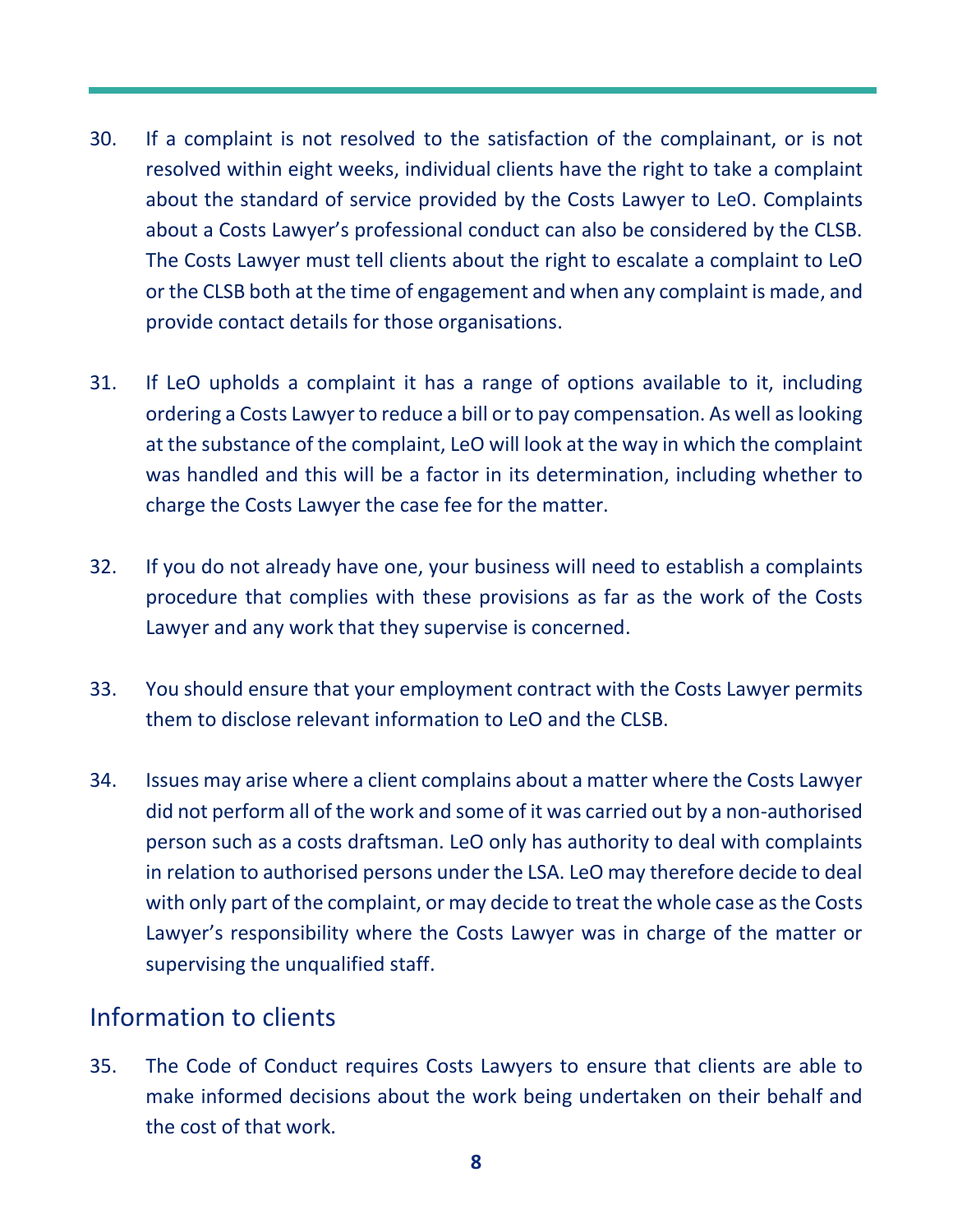- 36. This means that a Costs Lawyer must give an estimate of fees and details of their charging structure to clients in advance of instruction. Where that estimate subsequently becomes inaccurate or that charging structure changes, the Costs Lawyer must provide an updated estimate or notice of revised charges.
- 37. The Costs Lawyer must also let the client know what steps will be taken in the matter and the likely timetable. For more detailed information, see our [Guidance](https://clsb.info/for-costs-lawyers/costs-lawyer-handbook/)  [Notes](https://clsb.info/for-costs-lawyers/costs-lawyer-handbook/) on price transparency and client care letters.
- 38. Any publicity of your business must not be misleading or inaccurate insofar as it concerns the Costs Lawyer or their work.
- 39. It is important that clients are clear as to which work is going to be carried out by a Costs Lawyer and which work will be undertaken by staff who are not authorised under the LSA, and what the consequences are for the client. In particular:
	- Whilst the client will have a right to complain about the Costs Lawyer's service to LeO or about their conduct to the CLSB, they will have no such rights in relation to the unauthorised person.
	- Whilst professional indemnity insurance will be in place to cover any claim relating to the Costs Lawyer's work, that insurance might not extend to the work of unauthorised persons who are not supervised by the Costs Lawyer.

### Conflicts of interest

- 40. A Costs Lawyer must decline to act if it would not be in the client's best interests to do so, including where that client's interests conflict with the Costs Lawyer's interests or with the interests of another client. See Principle 3.1 of the Code of Conduct and our [Guidance Note](https://clsb.info/for-costs-lawyers/costs-lawyer-handbook/) on conflicts of interest.
- 41. Examples of such situations include:
	- Providing costs services to opposing parties in a costs dispute or other litigation.
	- Providing costs services to both an instructing solicitor and a third-party funder in negotiating funding terms for the same proceedings.